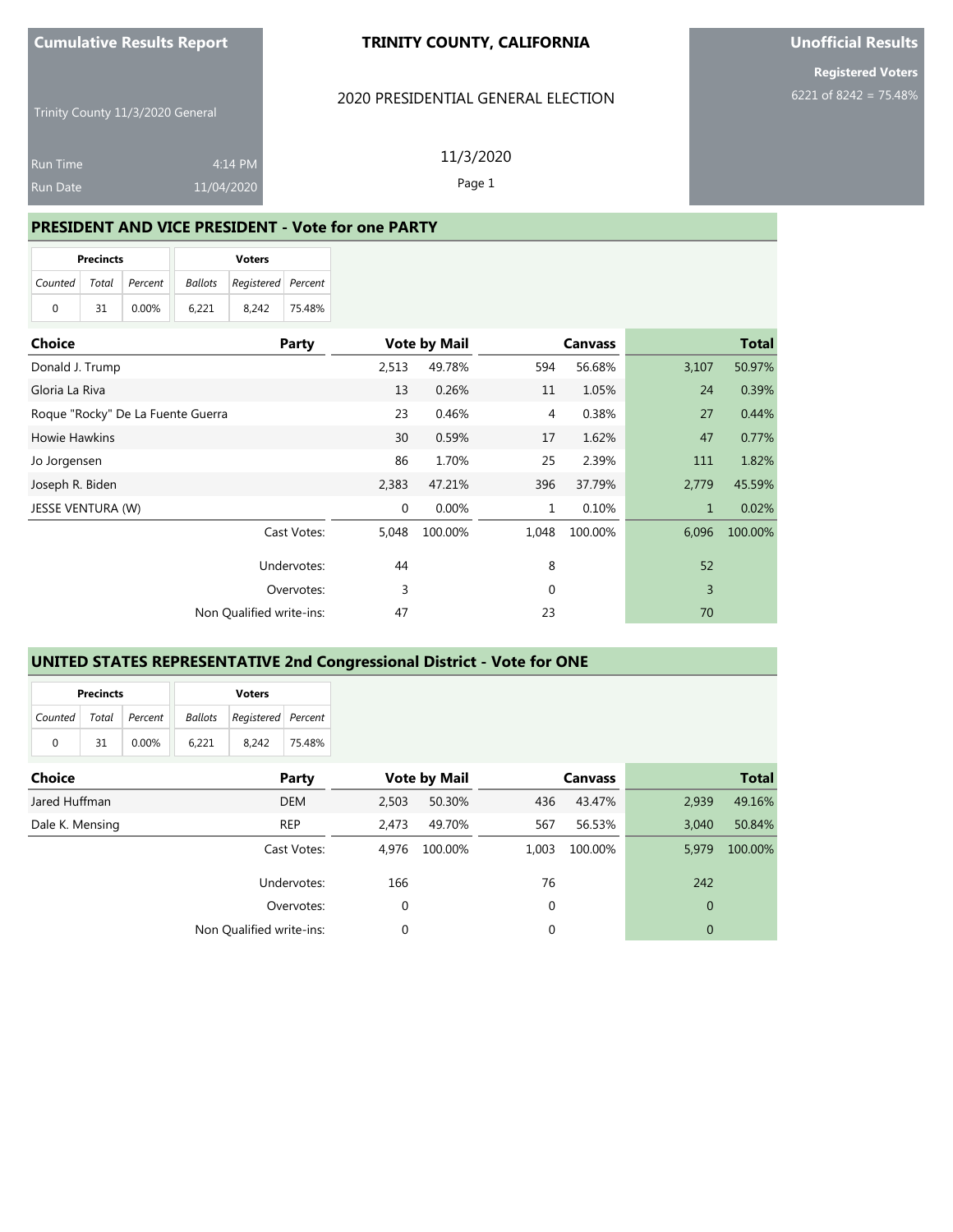#### **TRINITY COUNTY, CALIFORNIA**

#### 2020 PRESIDENTIAL GENERAL ELECTION

Trinity County 11/3/2020 General

|                 |            | 11/3/2020 |
|-----------------|------------|-----------|
| <b>Run Time</b> | 4:14 PM    |           |
| <b>Run Date</b> | 11/04/2020 | Page 2    |

## **MEMBER OF THE STATE ASSEMBLY 2nd Assembly District - Vote for ONE**

| <b>Precincts</b>      |    |       | <b>Voters</b> |                                   |        |  |  |
|-----------------------|----|-------|---------------|-----------------------------------|--------|--|--|
| Counted Total Percent |    |       |               | <b>Ballots</b> Registered Percent |        |  |  |
| $\Omega$              | 31 | 0.00% | 6.221         | 8.242                             | 75.48% |  |  |

| <b>Choice</b>    | Party                    |             | <b>Vote by Mail</b> |       | <b>Canvass</b> |              | <b>Total</b> |
|------------------|--------------------------|-------------|---------------------|-------|----------------|--------------|--------------|
| Charlotte Svolos | <b>REP</b>               | 2.500       | 49.99%              | 587   | 58.41%         | 3,087        | 51.40%       |
| Jim Wood         | <b>DEM</b>               | 2,501       | 50.01%              | 418   | 41.59%         | 2,919        | 48.60%       |
|                  | Cast Votes:              | 5.001       | 100.00%             | 1,005 | 100.00%        | 6,006        | 100.00%      |
|                  | Undervotes:              | 141         |                     | 74    |                | 215          |              |
|                  | Overvotes:               | $\mathbf 0$ |                     | 0     |                | $\mathbf{0}$ |              |
|                  | Non Qualified write-ins: | 0           |                     | 0     |                | $\mathbf{0}$ |              |

#### **Mountain Valley Joint Unified School District Trustee Area 1 - Vote for no more than TWO**

| <b>Precincts</b>      |    |          |         | <b>Voters</b>      |        |
|-----------------------|----|----------|---------|--------------------|--------|
| Counted Total Percent |    |          | Ballots | Registered Percent |        |
| $\Omega$              | 5. | $0.00\%$ | 1.073   | 1.710              | 62.75% |

| <b>Choice</b>   | Party                    |       | <b>Vote by Mail</b> |     | <b>Canvass</b> |       | <b>Total</b> |
|-----------------|--------------------------|-------|---------------------|-----|----------------|-------|--------------|
| Sidney Brown    |                          | 285   | 20.00%              | 84  | 24.78%         | 369   | 20.92%       |
| Kenneth J Wiley |                          | 465   | 32.63%              | 104 | 30.68%         | 569   | 32.26%       |
| Keith Wright    |                          | 312   | 21.89%              | 67  | 19.76%         | 379   | 21.49%       |
| Angela Riggs    |                          | 363   | 25.47%              | 84  | 24.78%         | 447   | 25.34%       |
|                 | Cast Votes:              | 1.425 | 100.00%             | 339 | 100.00%        | 1,764 | 100.00%      |
|                 | Undervotes:              | 294   |                     | 81  |                | 375   |              |
|                 | Overvotes:               | 2     |                     | 0   |                | 2     |              |
|                 | Non Qualified write-ins: | 3     |                     | 0   |                | 3     |              |

**Unofficial Results**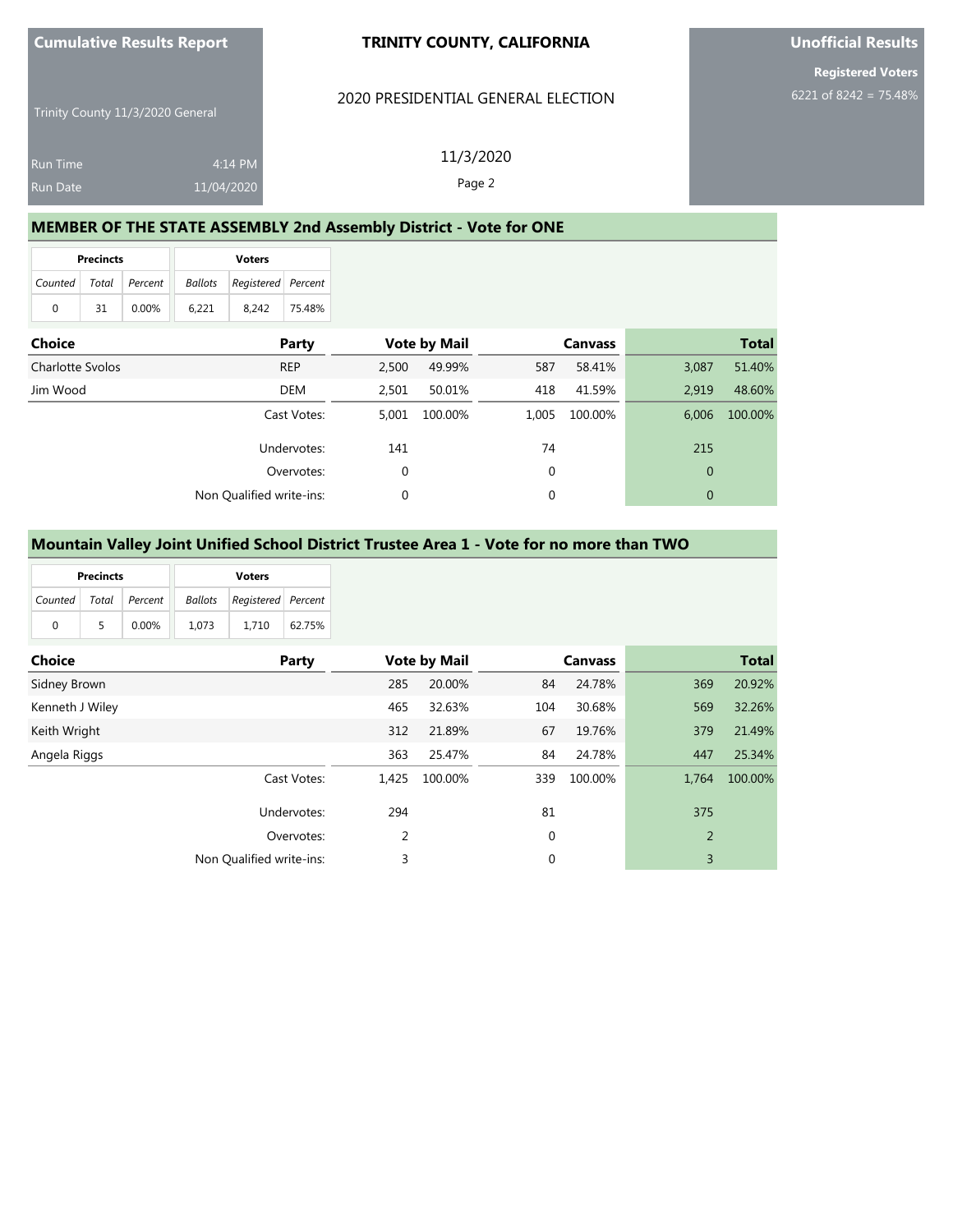#### **TRINITY COUNTY, CALIFORNIA**

#### 2020 PRESIDENTIAL GENERAL ELECTION

Trinity County 11/3/2020 General

| <b>Run Time</b> | $4:14$ PM  | 11/3/2020 |
|-----------------|------------|-----------|
| <b>Run Date</b> | 11/04/2020 | Page 3    |

## **Shasta Tehama Trinity Joint Community College Trustee Area E - Vote for ONE**

| <b>Precincts</b>      |    |       |         | <b>Voters</b>      |        |
|-----------------------|----|-------|---------|--------------------|--------|
| Counted Total Percent |    |       | Ballots | Registered Percent |        |
| 0                     | 30 | 0.00% | 6.046   | 8.005              | 75.53% |

| <b>Choice</b>   | Party                    |       | <b>Vote by Mail</b> |     | <b>Canvass</b> |              | <b>Total</b> |
|-----------------|--------------------------|-------|---------------------|-----|----------------|--------------|--------------|
| Stephen Bell    |                          | 2.239 | 57.63%              | 484 | 60.27%         | 2,723        | 58.08%       |
| Rayola B. Pratt |                          | 1.646 | 42.37%              | 319 | 39.73%         | 1,965        | 41.92%       |
|                 | Cast Votes:              | 3.885 | 100.00%             | 803 | 100.00%        | 4,688        | 100.00%      |
|                 | Undervotes:              | 1,067 |                     | 262 |                | 1,329        |              |
|                 | Overvotes:               | 0     |                     | 0   |                | $\mathbf{0}$ |              |
|                 | Non Qualified write-ins: | 25    |                     | 4   |                | 29           |              |

#### **Supervisor - District 5 - Vote for ONE**

|               | <b>Precincts</b><br><b>Voters</b> |          |                |                    |        |
|---------------|-----------------------------------|----------|----------------|--------------------|--------|
| Counted Total |                                   | Percent  | <b>Ballots</b> | Registered Percent |        |
| $\Omega$      | q                                 | $0.00\%$ | 1.004          | 1.470              | 68.30% |

| <b>Choice</b>                | Party                    |     | <b>Vote by Mail</b> |             | <b>Canvass</b> |                | <b>Total</b> |
|------------------------------|--------------------------|-----|---------------------|-------------|----------------|----------------|--------------|
| Jeff Dickey                  |                          | 380 | 46.97%              | 83          | 61.94%         | 463            | 49.10%       |
| Michael Daniel (Dan) Frasier |                          | 429 | 53.03%              | 51          | 38.06%         | 480            | 50.90%       |
|                              | Cast Votes:              | 809 | 100.00%             | 134         | 100.00%        | 943            | 100.00%      |
|                              | Undervotes:              | 46  |                     | 13          |                | 59             |              |
|                              | Overvotes:               | 0   |                     | $\mathbf 0$ |                | $\mathbf{0}$   |              |
|                              | Non Qualified write-ins: |     |                     | $\mathbf 0$ |                | $\overline{2}$ |              |

**Unofficial Results**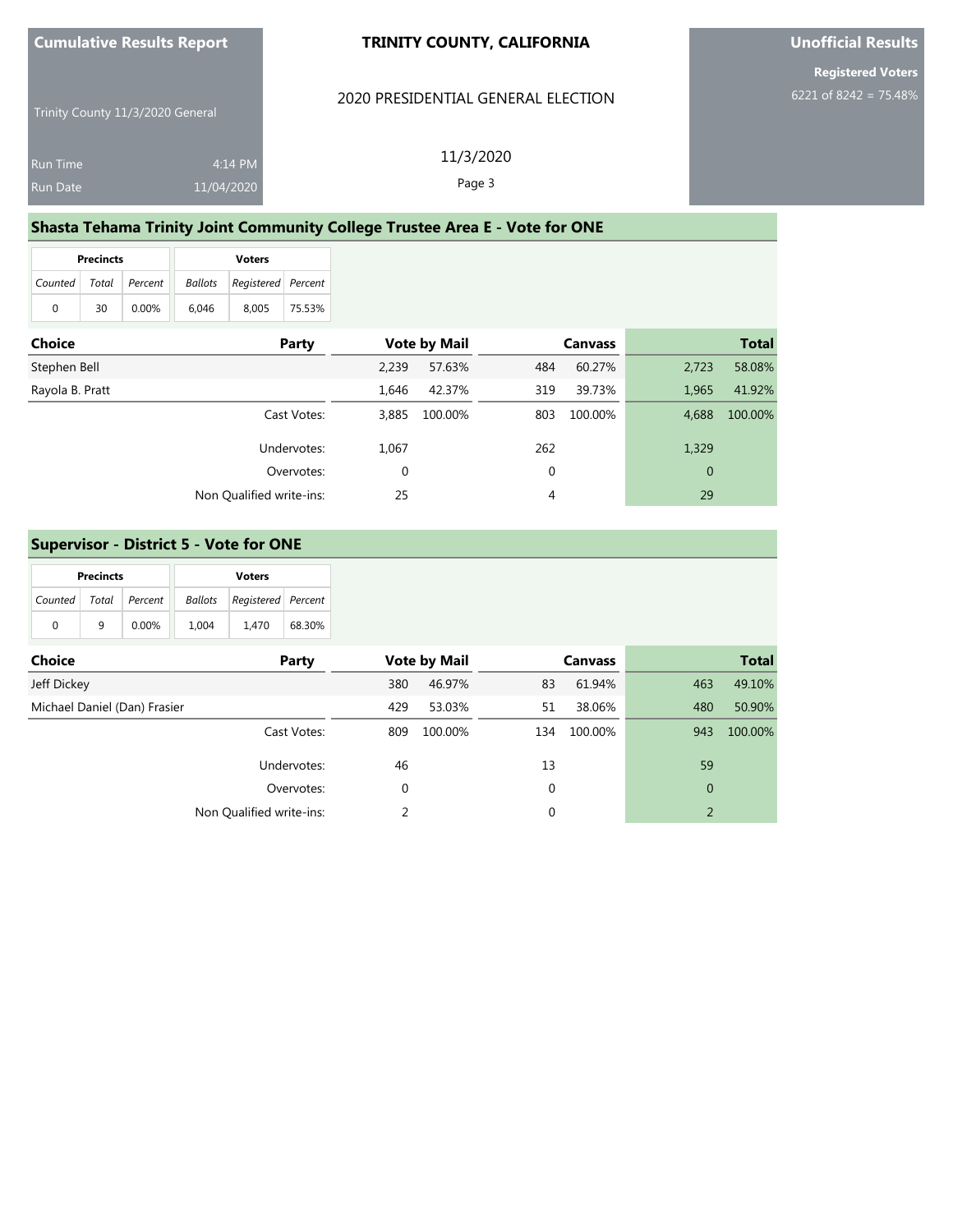#### **TRINITY COUNTY, CALIFORNIA**

#### 2020 PRESIDENTIAL GENERAL ELECTION

11/3/2020 Page 4

Trinity County 11/3/2020 General

| <b>Run Time</b> | 4:14 PM    |
|-----------------|------------|
| <b>Run Date</b> | 11/04/2020 |

## **Trinity Life Support Communities Services District Director - Vote for no more than FIVE**

| <b>Precincts</b>      |    |          |       | <b>Voters</b>                     |        |
|-----------------------|----|----------|-------|-----------------------------------|--------|
| Counted Total Percent |    |          |       | <b>Ballots</b> Registered Percent |        |
| 0                     | 23 | $0.00\%$ | 5.411 | 7.181                             | 75.35% |

| <b>Choice</b>         | Party                    |        | <b>Vote by Mail</b> |       | <b>Canvass</b> |        | <b>Total</b> |
|-----------------------|--------------------------|--------|---------------------|-------|----------------|--------|--------------|
| Serena Brown          |                          | 2.933  | 23.49%              | 577   | 24.03%         | 3,510  | 23.58%       |
| Scott Alvord          |                          | 2,696  | 21.60%              | 536   | 22.32%         | 3,232  | 21.71%       |
| Carol Anne Minor      |                          | 2.038  | 16.32%              | 357   | 14.87%         | 2,395  | 16.09%       |
| <b>Todd Corbett</b>   |                          | 2,761  | 22.12%              | 528   | 21.99%         | 3,289  | 22.10%       |
| Victor (Gus) Kormeier |                          | 2.056  | 16.47%              | 403   | 16.78%         | 2,459  | 16.52%       |
|                       | Cast Votes:              | 12.484 | 100.00%             | 2,401 | 100.00%        | 14,885 | 100.00%      |
|                       | Undervotes:              | 9,367  |                     | 2,662 |                | 12,029 |              |
|                       | Overvotes:               | 2      |                     |       |                | 3      |              |
|                       | Non Qualified write-ins: | 114    |                     | 12    |                | 126    |              |

### **Trinity Public Utilities District Director - Vote for no more than THREE**

|                       | <b>Precincts</b><br><b>Voters</b> |       |         |                    |        |
|-----------------------|-----------------------------------|-------|---------|--------------------|--------|
| Counted Total Percent |                                   |       | Ballots | Registered Percent |        |
| 0                     | 20                                | 0.00% | 5.321   | 7.004              | 75.97% |

| <b>Choice</b>         | Party                    |       | <b>Vote by Mail</b> |       | <b>Canvass</b> |        | <b>Total</b> |
|-----------------------|--------------------------|-------|---------------------|-------|----------------|--------|--------------|
| Kelli E. Gant         |                          | 2,060 | 22.06%              | 338   | 17.78%         | 2,398  | 21.33%       |
| Kyle McDonald         |                          | 842   | 9.01%               | 216   | 11.36%         | 1,058  | 9.41%        |
| Alex Cousins          |                          | 2,059 | 22.04%              | 393   | 20.67%         | 2,452  | 21.81%       |
| Thomas L. Walz        |                          | 1,623 | 17.38%              | 286   | 15.04%         | 1,909  | 16.98%       |
| Ana Wright            |                          | 899   | 9.63%               | 257   | 13.52%         | 1,156  | 10.28%       |
| Andrew "Andy" Johnson |                          | 1,857 | 19.88%              | 411   | 21.62%         | 2,268  | 20.18%       |
|                       | Cast Votes:              | 9,340 | 100.00%             | 1,901 | 100.00%        | 11,241 | 100.00%      |
|                       | Undervotes:              | 3,592 |                     | 1,050 |                | 4,642  |              |
|                       | Overvotes:               | 10    |                     | 2     |                | 12     |              |
|                       | Non Qualified write-ins: | 34    |                     | 10    |                | 44     |              |

## **Unofficial Results**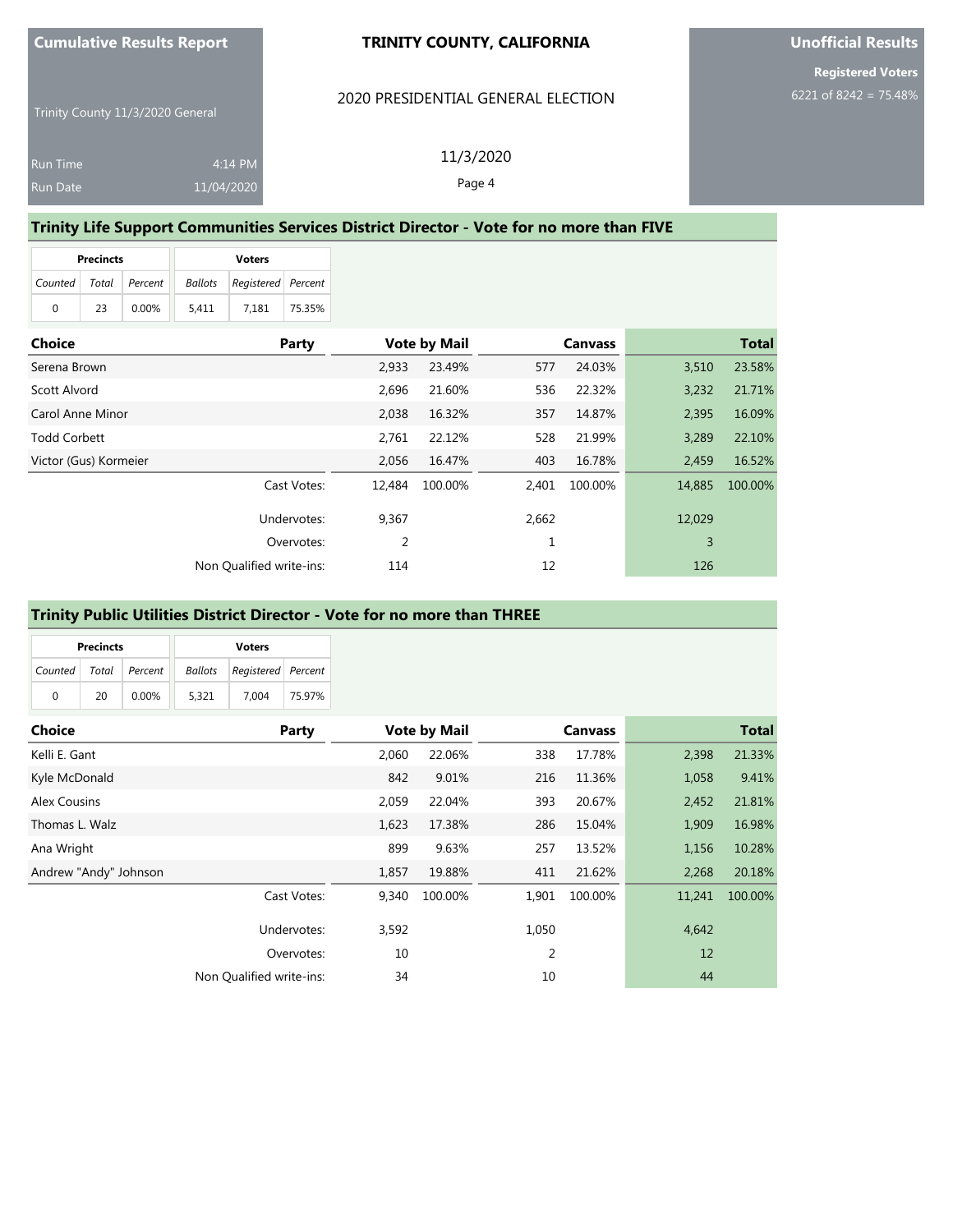#### **TRINITY COUNTY, CALIFORNIA**

### 2020 PRESIDENTIAL GENERAL ELECTION

Trinity County 11/3/2020 General

| <b>Run Time</b> | $4:14$ PM  |
|-----------------|------------|
| <b>Run Date</b> | 11/04/2020 |

11/3/2020 Page 5

## **Proposition 14**

| <b>Precincts</b> |    |               |         | <b>Voters</b>      |        |
|------------------|----|---------------|---------|--------------------|--------|
| Counted          |    | Total Percent | Ballots | Registered Percent |        |
| 0                | 31 | $0.00\%$      | 6.221   | 8.242              | 75.48% |

| Choice     | Party                    |             | <b>Vote by Mail</b> |             | <b>Canvass</b> |              | <b>Total</b> |
|------------|--------------------------|-------------|---------------------|-------------|----------------|--------------|--------------|
| <b>YES</b> |                          | 1,829       | 37.57%              | 363         | 36.63%         | 2,192        | 37.41%       |
| <b>NO</b>  |                          | 3,039       | 62.43%              | 628         | 63.37%         | 3,667        | 62.59%       |
|            | Cast Votes:              | 4,868       | 100.00%             | 991         | 100.00%        | 5,859        | 100.00%      |
|            | Undervotes:              | 274         |                     | 88          |                | 362          |              |
|            | Overvotes:               | $\mathbf 0$ |                     | $\mathbf 0$ |                | $\mathbf{0}$ |              |
|            | Non Qualified write-ins: | 0           |                     | $\mathbf 0$ |                | 0            |              |

## **Proposition 15**

|                       | <b>Precincts</b> |          | <b>Voters</b> |                                   |        |
|-----------------------|------------------|----------|---------------|-----------------------------------|--------|
| Counted Total Percent |                  |          |               | <b>Ballots</b> Registered Percent |        |
| 0                     | 31               | $0.00\%$ | 6.221         | 8.242                             | 75.48% |

| <b>Choice</b> | Party                    |       | <b>Vote by Mail</b> |       | <b>Canvass</b> |              | <b>Total</b> |
|---------------|--------------------------|-------|---------------------|-------|----------------|--------------|--------------|
| <b>YES</b>    |                          | 1,735 | 34.85%              | 362   | 35.56%         | 2,097        | 34.97%       |
| <b>NO</b>     |                          | 3.244 | 65.15%              | 656   | 64.44%         | 3,900        | 65.03%       |
|               | Cast Votes:              | 4,979 | 100.00%             | 1,018 | 100.00%        | 5,997        | 100.00%      |
|               | Undervotes:              | 163   |                     | 60    |                | 223          |              |
|               | Overvotes:               | 0     |                     |       |                | 1            |              |
|               | Non Qualified write-ins: | 0     |                     | 0     |                | $\mathbf{0}$ |              |

## **Proposition 16**

| <b>Precincts</b>          |    |       |         | <b>Voters</b>      |        |
|---------------------------|----|-------|---------|--------------------|--------|
| Counted   Total   Percent |    |       | Ballots | Registered Percent |        |
| $\Omega$                  | 31 | 0.00% | 6.221   | 8.242              | 75.48% |

| <b>Choice</b> | Party                    |       | <b>Vote by Mail</b> |     | <b>Canvass</b> |              | <b>Total</b> |
|---------------|--------------------------|-------|---------------------|-----|----------------|--------------|--------------|
| YES           |                          | 1.220 | 24.82%              | 212 | 21.46%         | 1,432        | 24.25%       |
| NO.           |                          | 3,696 | 75.18%              | 776 | 78.54%         | 4,472        | 75.75%       |
|               | Cast Votes:              | 4,916 | 100.00%             | 988 | 100.00%        | 5,904        | 100.00%      |
|               | Undervotes:              | 226   |                     | 91  |                | 317          |              |
|               | Overvotes:               | 0     |                     | 0   |                | $\mathbf{0}$ |              |
|               | Non Qualified write-ins: | 0     |                     | 0   |                | $\mathbf{0}$ |              |

**Unofficial Results**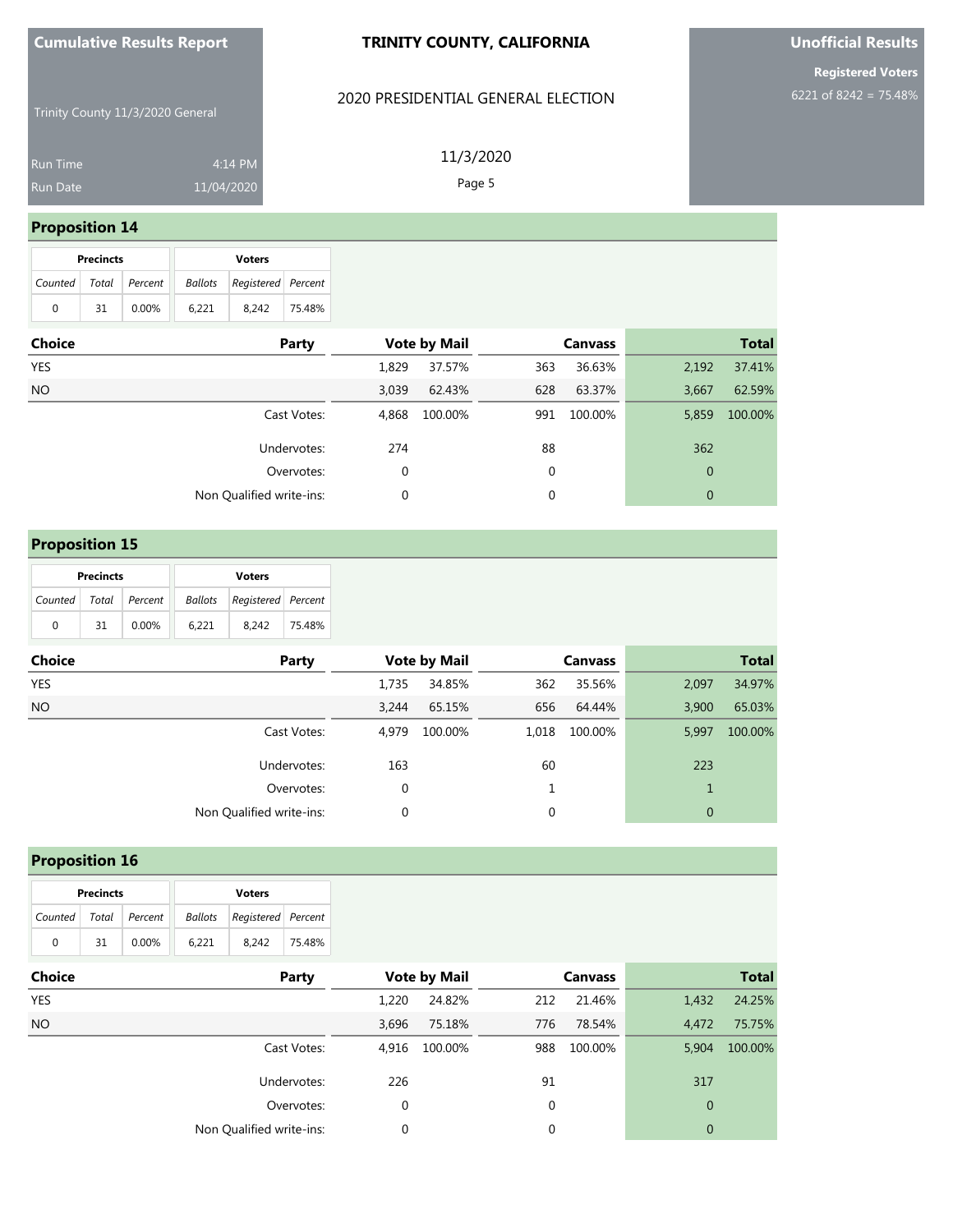#### **TRINITY COUNTY, CALIFORNIA**

### 2020 PRESIDENTIAL GENERAL ELECTION

**Unofficial Results**

**Registered Voters** 6221 of 8242 = 75.48%

Trinity County 11/3/2020 General

| <b>Run Time</b> | $4:14 \,$ PM |
|-----------------|--------------|
| Run Date        | 11/04/2020   |

11/3/2020 Page 6

## **Proposition 17**

| <b>Precincts</b> |    |                       |       | <b>Voters</b>                     |        |
|------------------|----|-----------------------|-------|-----------------------------------|--------|
|                  |    | Counted Total Percent |       | <b>Ballots</b> Registered Percent |        |
| 0                | 31 | $0.00\%$              | 6.221 | 8.242                             | 75.48% |

| Party                    |       |         |                     | <b>Canvass</b> |              | <b>Total</b> |
|--------------------------|-------|---------|---------------------|----------------|--------------|--------------|
|                          | 2,356 | 47.12%  | 526                 | 51.52%         | 2,882        | 47.87%       |
|                          | 2,644 | 52.88%  | 495                 | 48.48%         | 3,139        | 52.13%       |
| Cast Votes:              | 5,000 | 100.00% | 1,021               | 100.00%        | 6,021        | 100.00%      |
| Undervotes:              | 142   |         | 58                  |                | 200          |              |
| Overvotes:               | 0     |         | $\mathbf 0$         |                | $\mathbf{0}$ |              |
| Non Qualified write-ins: | 0     |         | $\mathbf 0$         |                | $\mathbf{0}$ |              |
|                          |       |         | <b>Vote by Mail</b> |                |              |              |

## **Proposition 18**

| <b>Precincts</b>      |    |          |                                   | <b>Voters</b> |        |  |
|-----------------------|----|----------|-----------------------------------|---------------|--------|--|
| Counted Total Percent |    |          | <b>Ballots</b> Registered Percent |               |        |  |
| 0                     | 31 | $0.00\%$ | 6.221                             | 8.242         | 75.48% |  |

| <b>Choice</b> | Party                    |       | <b>Vote by Mail</b> |       | <b>Canvass</b> |              | <b>Total</b> |
|---------------|--------------------------|-------|---------------------|-------|----------------|--------------|--------------|
| YES           |                          | 1.494 | 29.88%              | 321   | 31.41%         | 1,815        | 30.14%       |
| <b>NO</b>     |                          | 3.506 | 70.12%              | 701   | 68.59%         | 4,207        | 69.86%       |
|               | Cast Votes:              | 5.000 | 100.00%             | 1,022 | 100.00%        | 6.022        | 100.00%      |
|               | Undervotes:              | 142   |                     | 57    |                | 199          |              |
|               | Overvotes:               | 0     |                     | 0     |                | $\mathbf{0}$ |              |
|               | Non Qualified write-ins: | 0     |                     | 0     |                | $\mathbf{0}$ |              |

## **Proposition 19**

| <b>Precincts</b> |     |                       |                                | <b>Voters</b> |        |
|------------------|-----|-----------------------|--------------------------------|---------------|--------|
|                  |     | Counted Total Percent | Ballots   Registered   Percent |               |        |
| $\Omega$         | -31 | 0.00%                 | 6.221                          | 8.242         | 75.48% |

| <b>Choice</b><br>Party   |       | <b>Vote by Mail</b> |     | <b>Canvass</b> |              | <b>Total</b> |
|--------------------------|-------|---------------------|-----|----------------|--------------|--------------|
| YES                      | 2.148 | 43.82%              | 395 | 40.27%         | 2,543        | 43.23%       |
| NO.                      | 2,754 | 56.18%              | 586 | 59.73%         | 3,340        | 56.77%       |
| Cast Votes:              | 4,902 | 100.00%             | 981 | 100.00%        | 5,883        | 100.00%      |
| Undervotes:              | 240   |                     | 98  |                | 338          |              |
| Overvotes:               | 0     |                     | 0   |                | $\mathbf{0}$ |              |
| Non Qualified write-ins: | 0     |                     | 0   |                | $\Omega$     |              |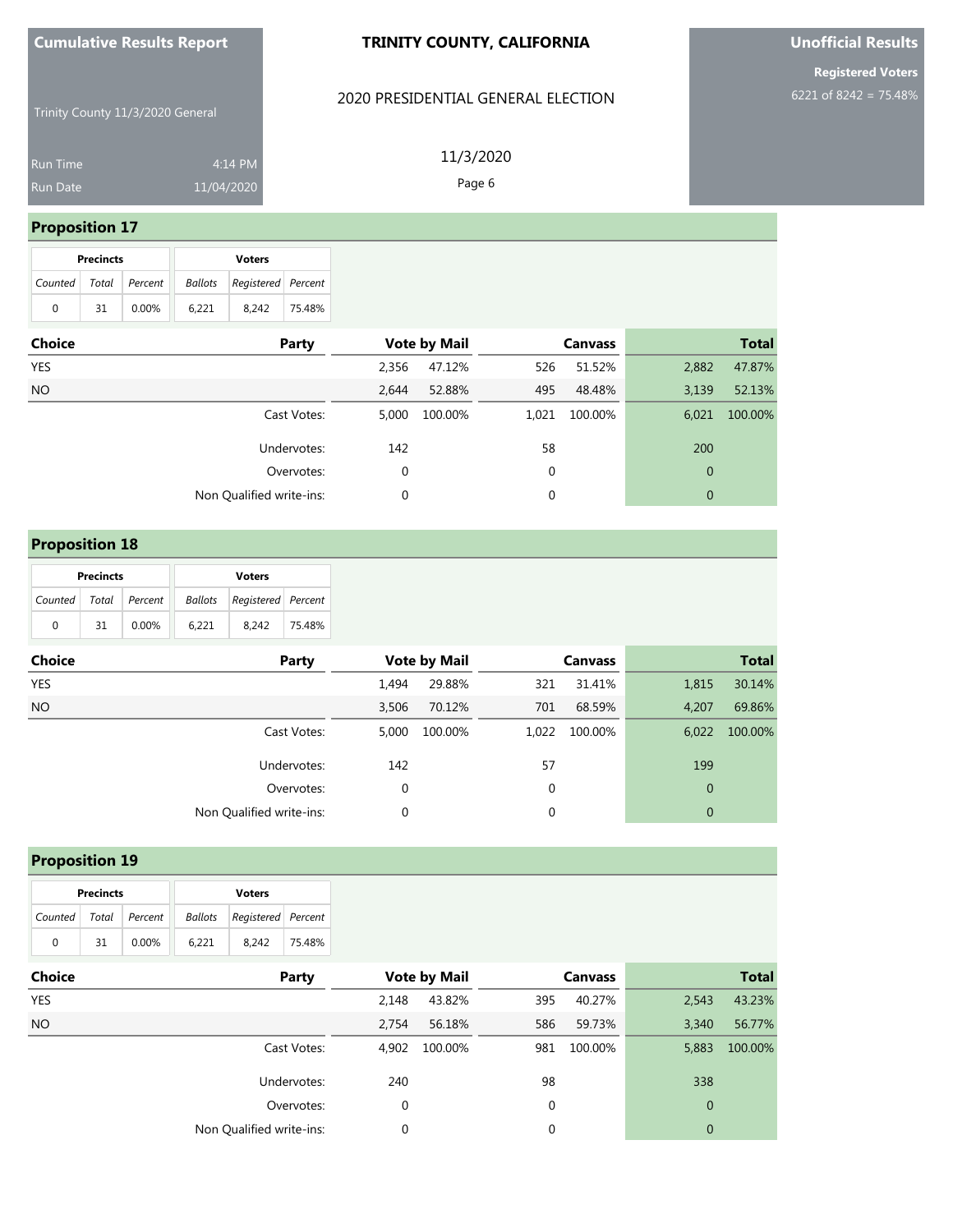#### **TRINITY COUNTY, CALIFORNIA**

### 2020 PRESIDENTIAL GENERAL ELECTION

Trinity County 11/3/2020 General

| <b>Run Time</b> | $4:14 \text{ PM}$ |
|-----------------|-------------------|
| Run Date        | 11/04/2020        |

11/3/2020 Page 7

## **Proposition 20**

| <b>Precincts</b>      |    |          |       | <b>Voters</b>                     |        |
|-----------------------|----|----------|-------|-----------------------------------|--------|
| Counted Total Percent |    |          |       | <b>Ballots</b> Registered Percent |        |
| 0                     | 31 | $0.00\%$ | 6.221 | 8.242                             | 75.48% |

| Choice | Party                    |       | <b>Vote by Mail</b> |             | <b>Canvass</b> |              | <b>Total</b> |
|--------|--------------------------|-------|---------------------|-------------|----------------|--------------|--------------|
| YES    |                          | 2,092 | 43.05%              | 400         | 40.73%         | 2,492        | 42.66%       |
| NO.    |                          | 2,768 | 56.95%              | 582         | 59.27%         | 3,350        | 57.34%       |
|        | Cast Votes:              | 4,860 | 100.00%             | 982         | 100.00%        | 5,842        | 100.00%      |
|        | Undervotes:              | 282   |                     | 97          |                | 379          |              |
|        | Overvotes:               | 0     |                     | $\mathbf 0$ |                | $\mathbf{0}$ |              |
|        | Non Qualified write-ins: | 0     |                     | $\mathbf 0$ |                | 0            |              |
|        |                          |       |                     |             |                |              |              |

## **Proposition 21**

| <b>Precincts</b> |    |                       |       | <b>Voters</b>                     |        |
|------------------|----|-----------------------|-------|-----------------------------------|--------|
|                  |    | Counted Total Percent |       | <b>Ballots</b> Registered Percent |        |
| 0                | 31 | 0.00%                 | 6.221 | 8.242                             | 75.48% |

| <b>Choice</b> | Party                    |             | <b>Vote by Mail</b> |             | <b>Canvass</b> |              | <b>Total</b> |
|---------------|--------------------------|-------------|---------------------|-------------|----------------|--------------|--------------|
| <b>YES</b>    |                          | 1.206       | 24.65%              | 247         | 25.03%         | 1,453        | 24.71%       |
| <b>NO</b>     |                          | 3,687       | 75.35%              | 740         | 74.97%         | 4.427        | 75.29%       |
|               | Cast Votes:              | 4,893       | 100.00%             | 987         | 100.00%        | 5,880        | 100.00%      |
|               | Undervotes:              | 249         |                     | 92          |                | 341          |              |
|               | Overvotes:               | $\mathbf 0$ |                     | $\mathbf 0$ |                | $\mathbf{0}$ |              |
|               | Non Qualified write-ins: | 0           |                     | 0           |                | $\mathbf{0}$ |              |

## **Proposition 22**

| <b>Precincts</b>      |    |       |       | <b>Voters</b>              |        |
|-----------------------|----|-------|-------|----------------------------|--------|
| Counted Total Percent |    |       |       | Ballots Registered Percent |        |
| $\Omega$              | 31 | 0.00% | 6.221 | 8.242                      | 75.48% |

| <b>Choice</b><br>Party   |       | <b>Vote by Mail</b> |     | <b>Canvass</b> |              | <b>Total</b> |
|--------------------------|-------|---------------------|-----|----------------|--------------|--------------|
| YES                      | 2.991 | 61.17%              | 611 | 61.59%         | 3,602        | 61.24%       |
| NO.                      | 1,899 | 38.83%              | 381 | 38.41%         | 2,280        | 38.76%       |
| Cast Votes:              | 4,890 | 100.00%             | 992 | 100.00%        | 5,882        | 100.00%      |
| Undervotes:              | 252   |                     | 87  |                | 339          |              |
| Overvotes:               | 0     |                     | 0   |                | $\mathbf{0}$ |              |
| Non Qualified write-ins: | 0     |                     | 0   |                | $\Omega$     |              |

# **Unofficial Results**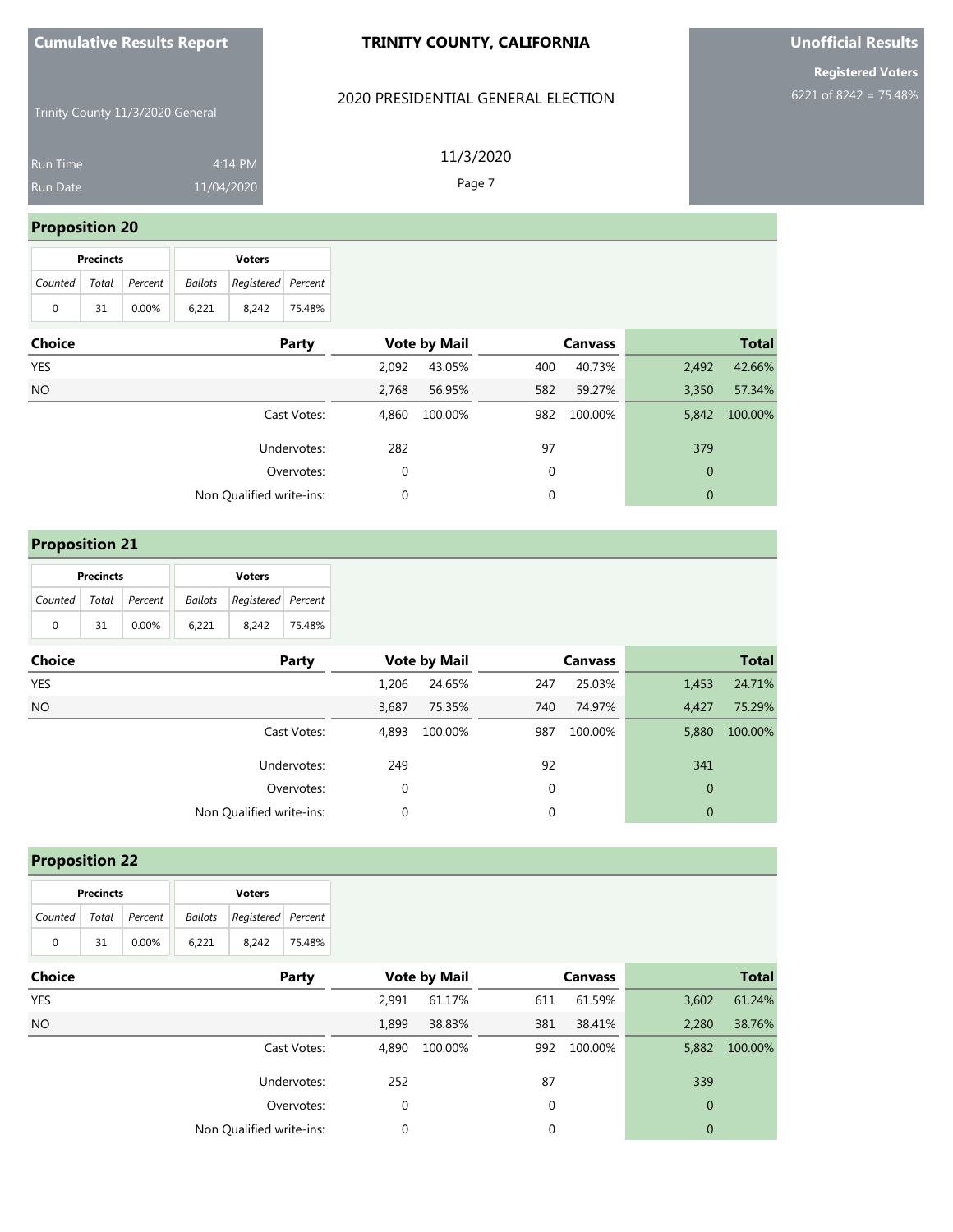#### **TRINITY COUNTY, CALIFORNIA**

### 2020 PRESIDENTIAL GENERAL ELECTION

Trinity County 11/3/2020 General

Run Time 4:14 PM 11/04/2020

11/3/2020 Page 8

### **Proposition 23**

| <b>Precincts</b>      |    |          |         | <b>Voters</b>      |        |
|-----------------------|----|----------|---------|--------------------|--------|
| Counted Total Percent |    |          | Ballots | Registered Percent |        |
| 0                     | 31 | $0.00\%$ | 6.221   | 8.242              | 75.48% |

| Choice | Party                    |       | <b>Vote by Mail</b> |             | <b>Canvass</b> |                | <b>Total</b> |
|--------|--------------------------|-------|---------------------|-------------|----------------|----------------|--------------|
| YES    |                          | 1,180 | 24.04%              | 293         | 29.60%         | 1,473          | 24.97%       |
| NO     |                          | 3,729 | 75.96%              | 697         | 70.40%         | 4,426          | 75.03%       |
|        | Cast Votes:              | 4.909 | 100.00%             | 990         | 100.00%        | 5,899          | 100.00%      |
|        | Undervotes:              | 233   |                     | 89          |                | 322            |              |
|        | Overvotes:               | 0     |                     | 0           |                | $\mathbf 0$    |              |
|        | Non Qualified write-ins: | 0     |                     | $\mathbf 0$ |                | $\overline{0}$ |              |
|        |                          |       |                     |             |                |                |              |

## **Proposition 24**

| <b>Precincts</b>      |    |       |       | <b>Voters</b>                     |        |
|-----------------------|----|-------|-------|-----------------------------------|--------|
| Counted Total Percent |    |       |       | <b>Ballots</b> Registered Percent |        |
| 0                     | 31 | 0.00% | 6.221 | 8.242                             | 75.48% |

| <b>Choice</b> | Party                    |       | <b>Vote by Mail</b> |     | <b>Canvass</b> |              | <b>Total</b> |
|---------------|--------------------------|-------|---------------------|-----|----------------|--------------|--------------|
| <b>YES</b>    |                          | 2.267 | 46.22%              | 518 | 52.70%         | 2,785        | 47.30%       |
| <b>NO</b>     |                          | 2,638 | 53.78%              | 465 | 47.30%         | 3,103        | 52.70%       |
|               | Cast Votes:              | 4,905 | 100.00%             | 983 | 100.00%        | 5,888        | 100.00%      |
|               | Undervotes:              | 237   |                     | 96  |                | 333          |              |
|               | Overvotes:               | 0     |                     | 0   |                | $\mathbf{0}$ |              |
|               | Non Qualified write-ins: | 0     |                     | 0   |                | $\mathbf{0}$ |              |

## **Proposition 25**

| <b>Precincts</b>      |    |       | <b>Voters</b> |                    |        |  |
|-----------------------|----|-------|---------------|--------------------|--------|--|
| Counted Total Percent |    |       | Ballots       | Registered Percent |        |  |
| $\Omega$              | 31 | 0.00% | 6.221         | 8.242              | 75.48% |  |

| <b>Choice</b> | Party                    |       | <b>Vote by Mail</b> |     | <b>Canvass</b> |              | <b>Total</b> |
|---------------|--------------------------|-------|---------------------|-----|----------------|--------------|--------------|
| <b>YES</b>    |                          | 1,637 | 33.71%              | 322 | 32.86%         | 1,959        | 33.57%       |
| <b>NO</b>     |                          | 3.219 | 66.29%              | 658 | 67.14%         | 3,877        | 66.43%       |
|               | Cast Votes:              | 4.856 | 100.00%             | 980 | 100.00%        | 5,836        | 100.00%      |
|               | Undervotes:              | 286   |                     | 99  |                | 385          |              |
|               | Overvotes:               | 0     |                     | 0   |                | $\mathbf{0}$ |              |
|               | Non Qualified write-ins: | 0     |                     | 0   |                | $\mathbf{0}$ |              |

# **Unofficial Results**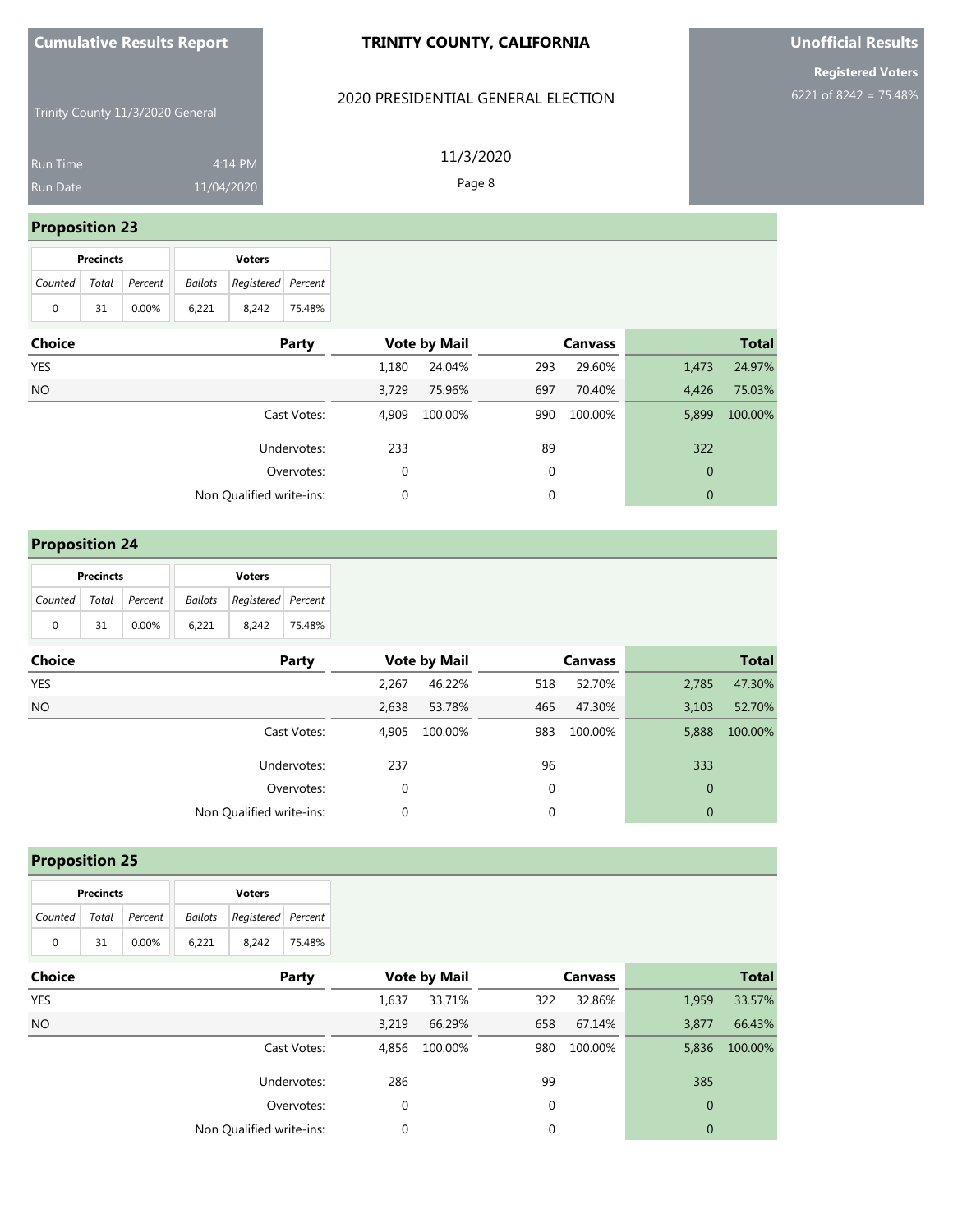#### **TRINITY COUNTY, CALIFORNIA**

### 2020 PRESIDENTIAL GENERAL ELECTION

Trinity County 11/3/2020 General

| <b>Run Time</b> | 4:14 PM    |
|-----------------|------------|
| <b>Run Date</b> | 11/04/2020 |

11/3/2020

## Page 9

#### **Measure G**

|                       | <b>Precincts</b> |          | <b>Voters</b> |                    |        |  |  |
|-----------------------|------------------|----------|---------------|--------------------|--------|--|--|
| Counted Total Percent |                  |          | Ballots       | Registered Percent |        |  |  |
| 0                     | 31               | $0.00\%$ | 6.221         | 8.242              | 75.48% |  |  |

| Choice | Party                    |       | <b>Vote by Mail</b> |       | <b>Canvass</b> |       | <b>Total</b> |
|--------|--------------------------|-------|---------------------|-------|----------------|-------|--------------|
| YES    |                          | 3,553 | 72.03%              | 668   | 65.55%         | 4,221 | 70.92%       |
| NO     |                          | 1,380 | 27.97%              | 351   | 34.45%         | 1,731 | 29.08%       |
|        | Cast Votes:              | 4,933 | 100.00%             | 1,019 | 100.00%        | 5,952 | 100.00%      |
|        | Undervotes:              | 208   |                     | 60    |                | 268   |              |
|        | Overvotes:               |       |                     | 0     |                |       |              |
|        | Non Qualified write-ins: | 0     |                     | 0     |                | 0     |              |
|        |                          |       |                     |       |                |       |              |

#### **Measure K**

| <b>Precincts</b> |    |         | <b>Voters</b>                     |       |        |  |  |
|------------------|----|---------|-----------------------------------|-------|--------|--|--|
| Counted Total    |    | Percent | <b>Ballots</b> Registered Percent |       |        |  |  |
| 0                | 31 | 0.00%   | 6.221                             | 8.242 | 75.48% |  |  |

| <b>Choice</b> | Party                    |             | <b>Vote by Mail</b> |       | <b>Canvass</b> |                | <b>Total</b> |
|---------------|--------------------------|-------------|---------------------|-------|----------------|----------------|--------------|
| YES           |                          | 2.540       | 51.22%              | 437   | 42.84%         | 2,977          | 49.79%       |
| <b>NO</b>     |                          | 2,419       | 48.78%              | 583   | 57.16%         | 3,002          | 50.21%       |
|               | Cast Votes:              | 4.959       | 100.00%             | 1,020 | 100.00%        | 5,979          | 100.00%      |
|               | Undervotes:              | 183         |                     | 58    |                | 241            |              |
|               | Overvotes:               | $\mathbf 0$ |                     |       |                | 1              |              |
|               | Non Qualified write-ins: | 0           |                     | 0     |                | $\overline{0}$ |              |

#### **Measure H**

| <b>Precincts</b> |     |                       | <b>Voters</b>                     |       |        |  |  |
|------------------|-----|-----------------------|-----------------------------------|-------|--------|--|--|
|                  |     | Counted Total Percent | <b>Ballots</b> Registered Percent |       |        |  |  |
| $\Omega$         | -23 | $0.00\%$              | 5.411                             | 7.181 | 75.35% |  |  |

| <b>Choice</b><br>Party   |       | <b>Vote by Mail</b> |     | <b>Canvass</b> |                | <b>Total</b> |
|--------------------------|-------|---------------------|-----|----------------|----------------|--------------|
| YES                      | 3,248 | 76.32%              | 716 | 73.97%         | 3,964          | 75.88%       |
| NO.                      | 1,008 | 23.68%              | 252 | 26.03%         | 1,260          | 24.12%       |
| Cast Votes:              | 4,256 | 100.00%             | 968 | 100.00%        | 5,224          | 100.00%      |
| Undervotes:              | 138   |                     | 48  |                | 186            |              |
| Overvotes:               |       |                     | 0   |                |                |              |
| Non Qualified write-ins: |       |                     | 0   |                | $\overline{0}$ |              |

# **Unofficial Results**